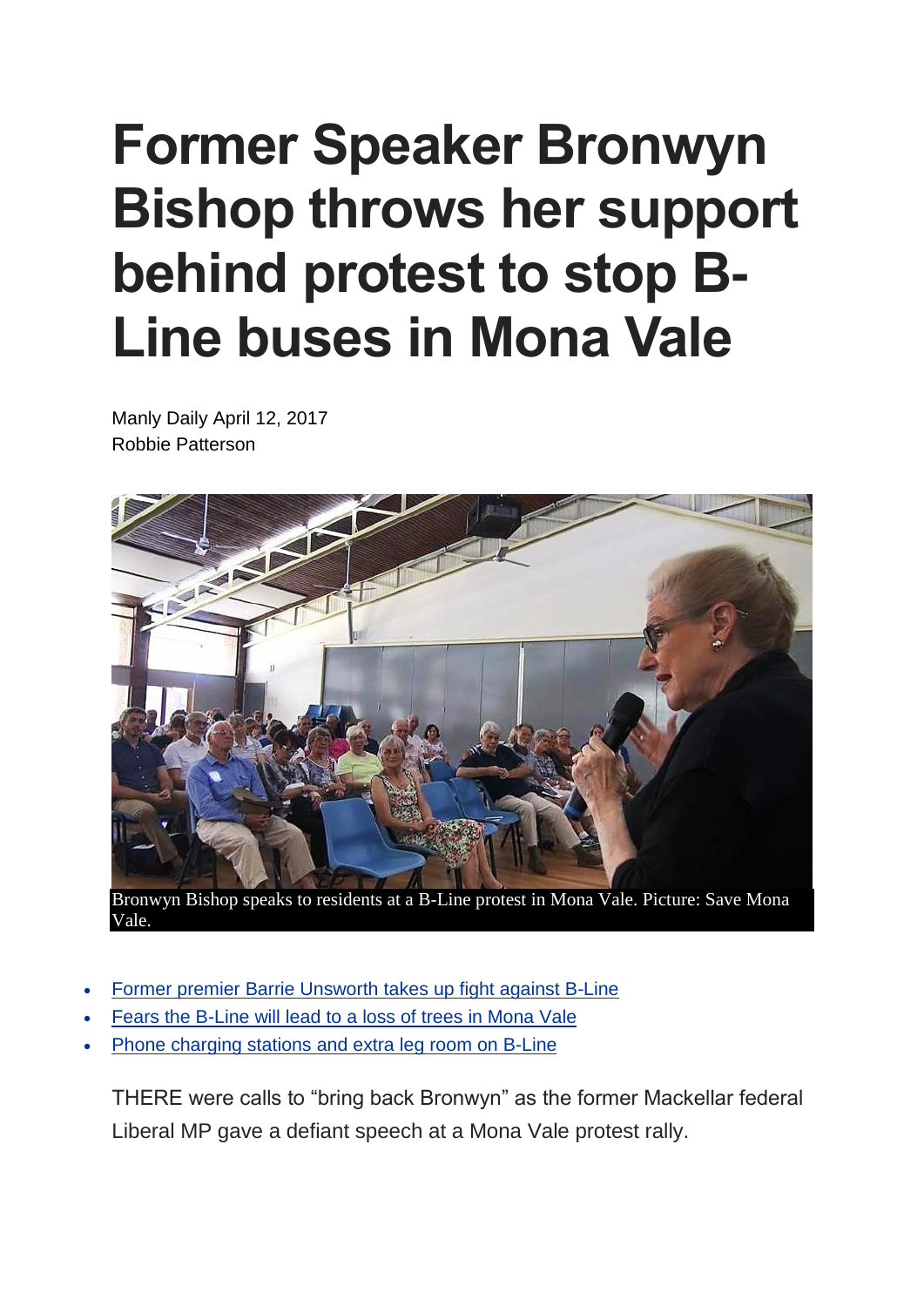Bronwyn Bishop — who quit as Speaker over expenses claimed for helicopter flights — is now fighting public transport upgrades on the peninsula.

She also took aim at other Liberal Party policies, including the plan for Mona Vale Hospital and council amalgamations.

Bronwyn Bishop speaking at a Mona Vale rally. Video: Save Mona Vale.



Mrs Bishop made an impromptu speech to a full room at Mona Vale Memorial Hall on Sunday, moments after former Labor premier Barrie Unsworth criticised her replacement Jason Falinski.

The group, which is protesting against the B-Line and the removal of trees in Village Park to make way for a bus stop, believes it will be used to justify highrise units.

Yesterday, Mrs Bishop told the *Manly Daily* she had no intention of returning to politics, but admitted she sympathised with the Save Mona Vale group's plight.

Mr Unsworth made the call for a return of Mrs Bishop, citing [comments](http://www.dailytelegraph.com.au/newslocal/manly-daily/federal-mp-urges-premier-to-put-the-500m-express-bus-service-out-to-tender/news-story/e8a553a8b5baac24b2899f9699ff347a) by Mr [Falinski](http://www.dailytelegraph.com.au/newslocal/manly-daily/federal-mp-urges-premier-to-put-the-500m-express-bus-service-out-to-tender/news-story/e8a553a8b5baac24b2899f9699ff347a) in February that a private operator, rather than the State Transit Authority, should run the B-Line.

Mr Falinski wrote to Premier Gladys Berejiklian, asking her to consider a privatelyrun B-Line.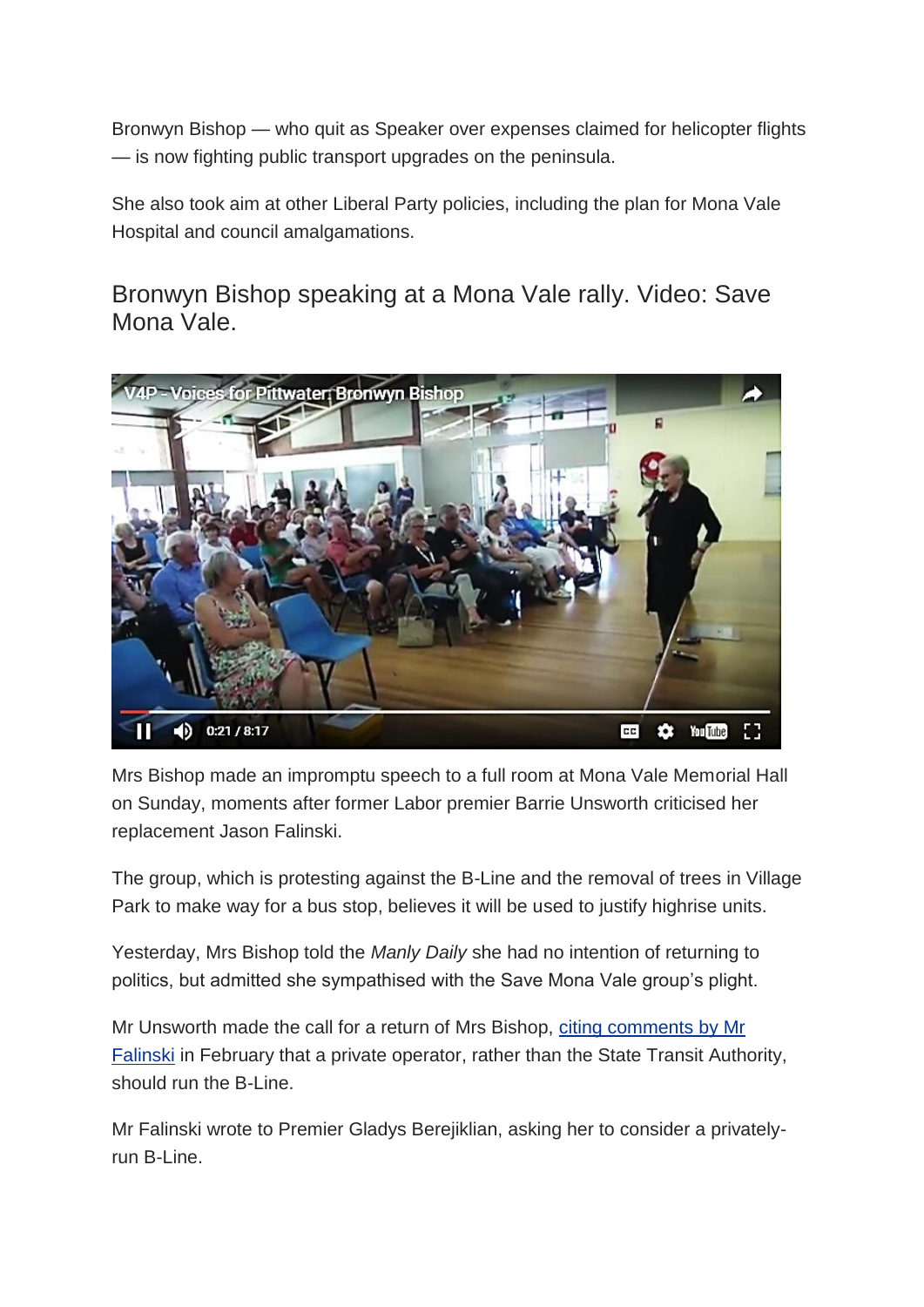

*Former MP Bronwyn Bishop at her Newport home. Picture: Sam Ruttyn.*

"Handing over the B-Line to the STA and the Rail, Tram and Bus Union without giving local businesses the chance to tender for it is putting Dracula in charge of the blood bank and letting the lunatics run the asylum," Mr Falinski wrote.

Mr Unsworth, premier from 1986 to 1988, said: "With someone representing us like him, I say, bring back Bronwyn."

The same sentiments were echoed when Mrs Bishop took to the stage. She said she had missed Mr Unsworth's speech, to which he again called for her return to cheers from the crowd.

"There was a meeting called and I attended it because I thought the people had a good point to make and it is important people realise how special this part of the world is to us, but also as a resource for other parts of Sydney," she said told the *Manly Daily*.

She told the crowd that the region's unemployment rate was lower than 3 per cent, and "is deemed to have full employment", meaning units would have to be built to make the B-Line feasible.

"Wanting to have more jobs here ... means that you would have to import more people to take up those jobs," she said. "High-density living is what most people in this electorate have come to escape."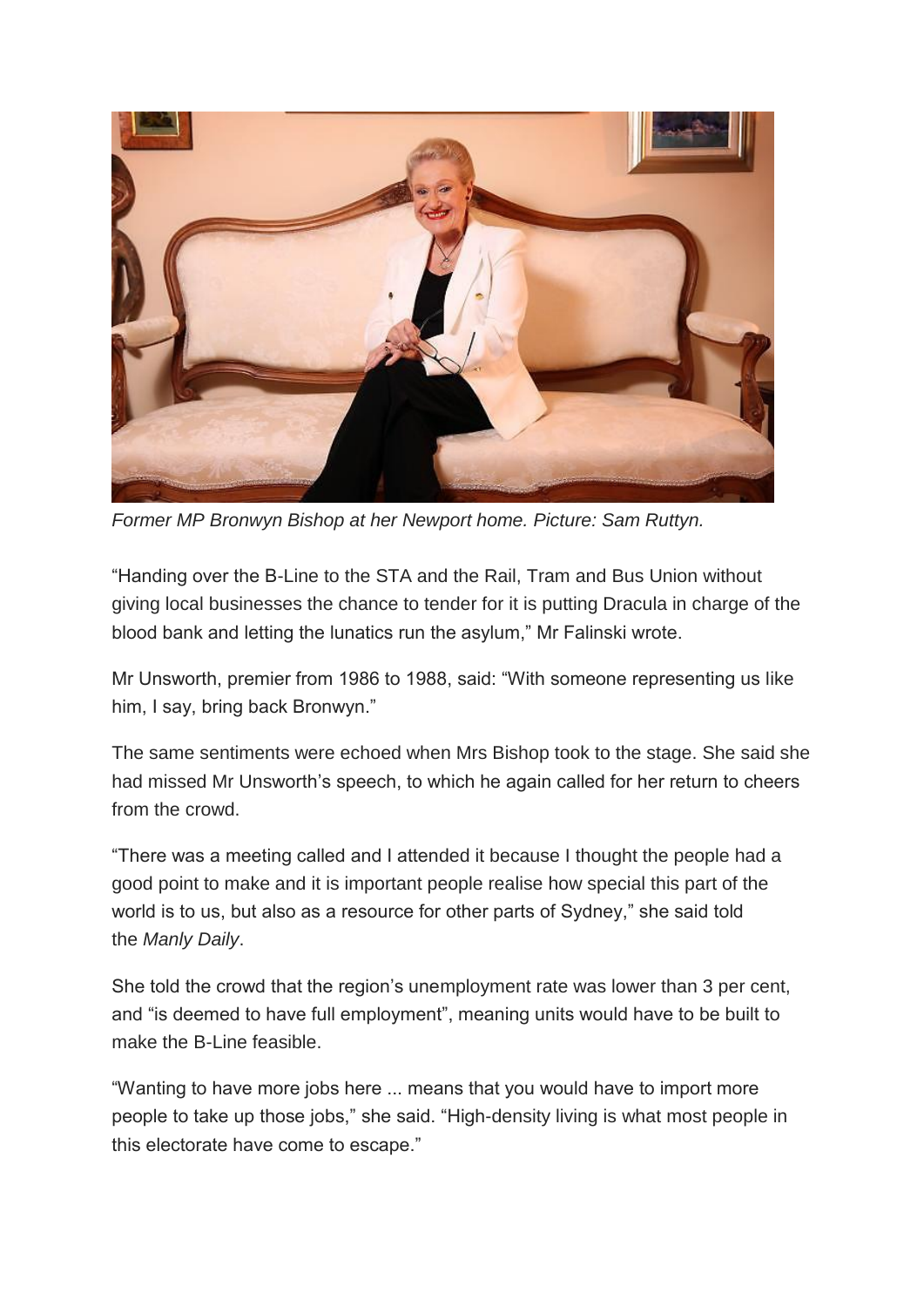

*Former premier Barrie Unsworth at the B-Line construction site at Mona Vale. Picture: Martin Lange*

Mr Falinski said he had spent the last week getting opinions of peak-hour commuters and not one person had criticised the B-Line.

"I doubt any of the protesters you refer to catch buses during the morning peak," he said. "It is disappointing that people who don't use public transport every day are trying to deny the many who do an opportunity to get better services."

A Transport for NSW spokesman said Mrs Bishop was "incorrect in her characterisation of the drivers behind B-Line".

"The B-Line has been designed to deliver customers on the northern beaches with more reliable and more frequent bus services between Mona Vale and the Sydney CBD, where there is increasing demand," he said.

In her speech, Mrs Bishop also said the Mona Vale Hospital needed to be retained and include an intensive care unit, which is currently not part of its upgrade.

She said the hospital was being bulldozed, but that "has been denied, denied, denied denied, and really we can't have that".

"I personally raised \$250,000 towards keeping that hospital and to see that it will no longer have the ability to do proper emergency work because it will lose its ICU ... is shameful," she said.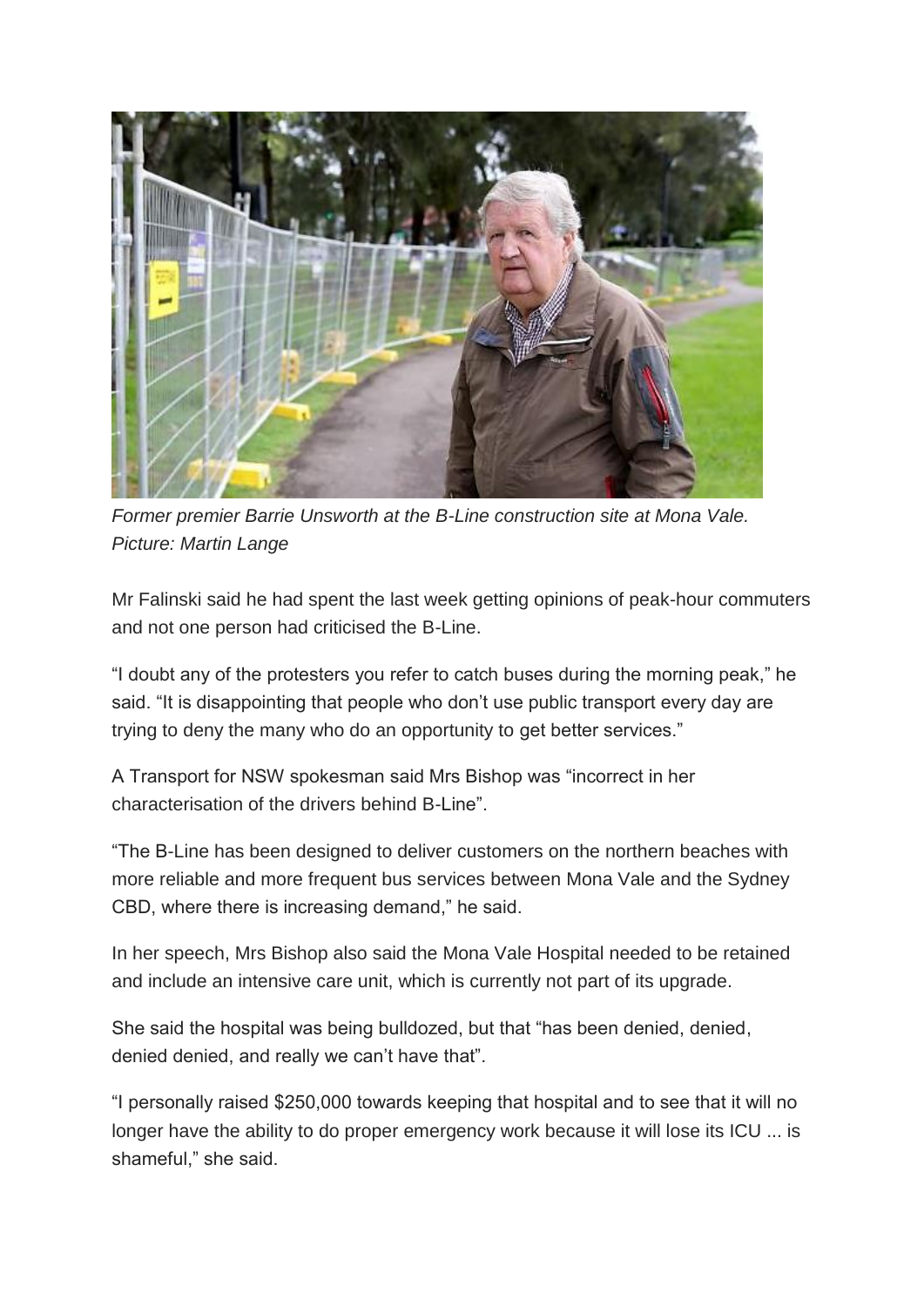

*Jason Falinski with Prime Minister Malcolm Turnbull. Picture: Annika Enderborg.*



*Concerned Mona Vale residents Mark Edwards, Lyn Illingsworth, John Illingsworth, and Phil Walker at Village Park, Mona Vale. Picture: Troy Snook*

"There is a need to maintain that facility here ... to see that hospital now abandoned is just appalling."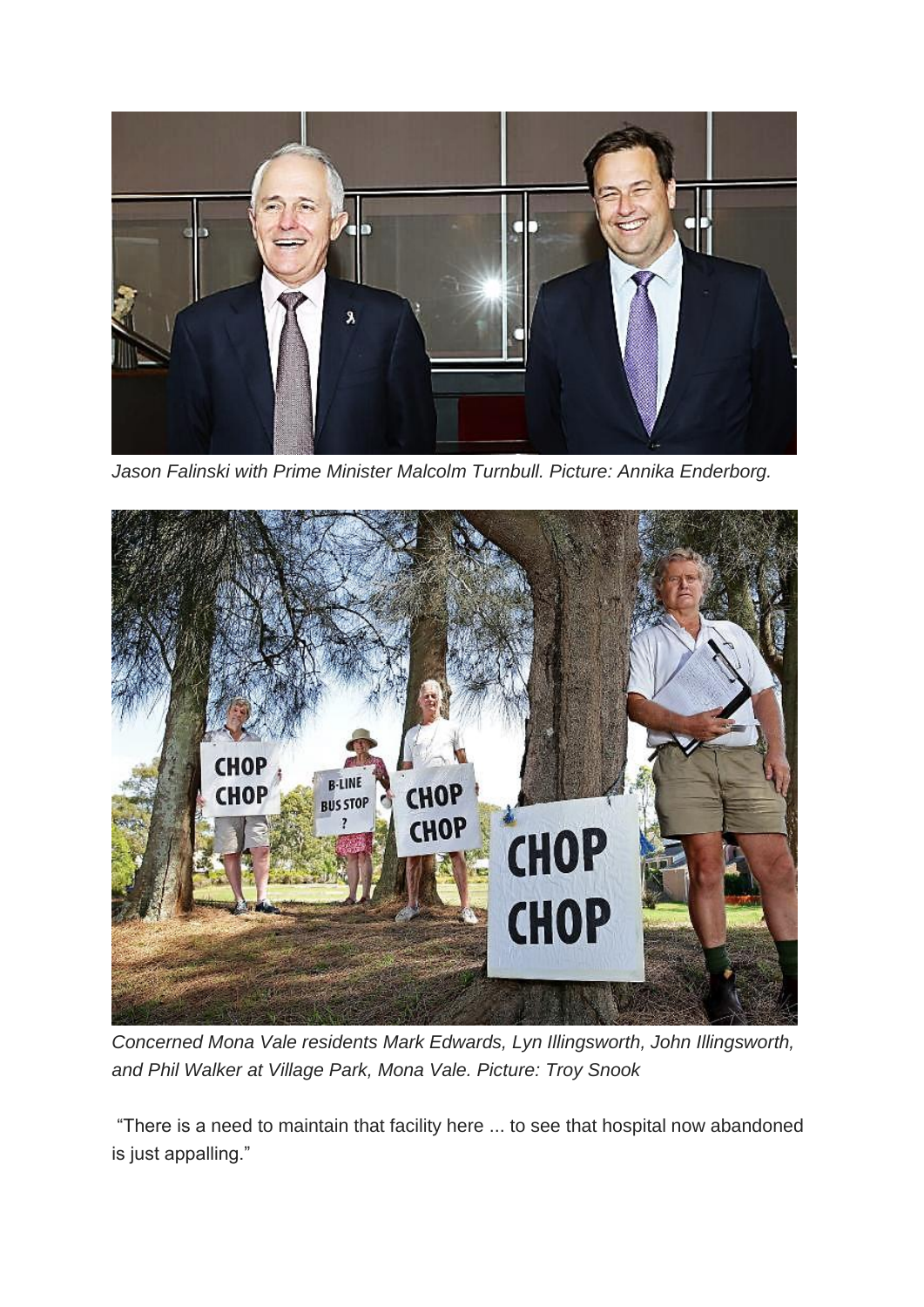Health Minister Brad Hazzard strongly denied any suggestion Mona Vale Hospital was being bulldozed.

"The northern beaches is getting the biggest and the best new hospital facilities that we have had in more than 60 years," he said.

"Let's just get that constructed and let the people of the beaches decide whether this is a facility they principally want to be using."



Residents protesting the B-Line at Village Park in Mona Vale.

He pointed out that Manly and Mona Vale hospitals combined have five operating theatres, and the incoming Northern Beaches Hospital would have 14.

Mrs Bishop also told the *Manly Daily* she supported Pittwater Council being reestablished.

"I have always opposed forced amalgamations from day one," she said.

"There were people talking (at the rally) about wanting to see that happen.

"It has been a successful council, in my view, and I oppose its forced amalgamation."